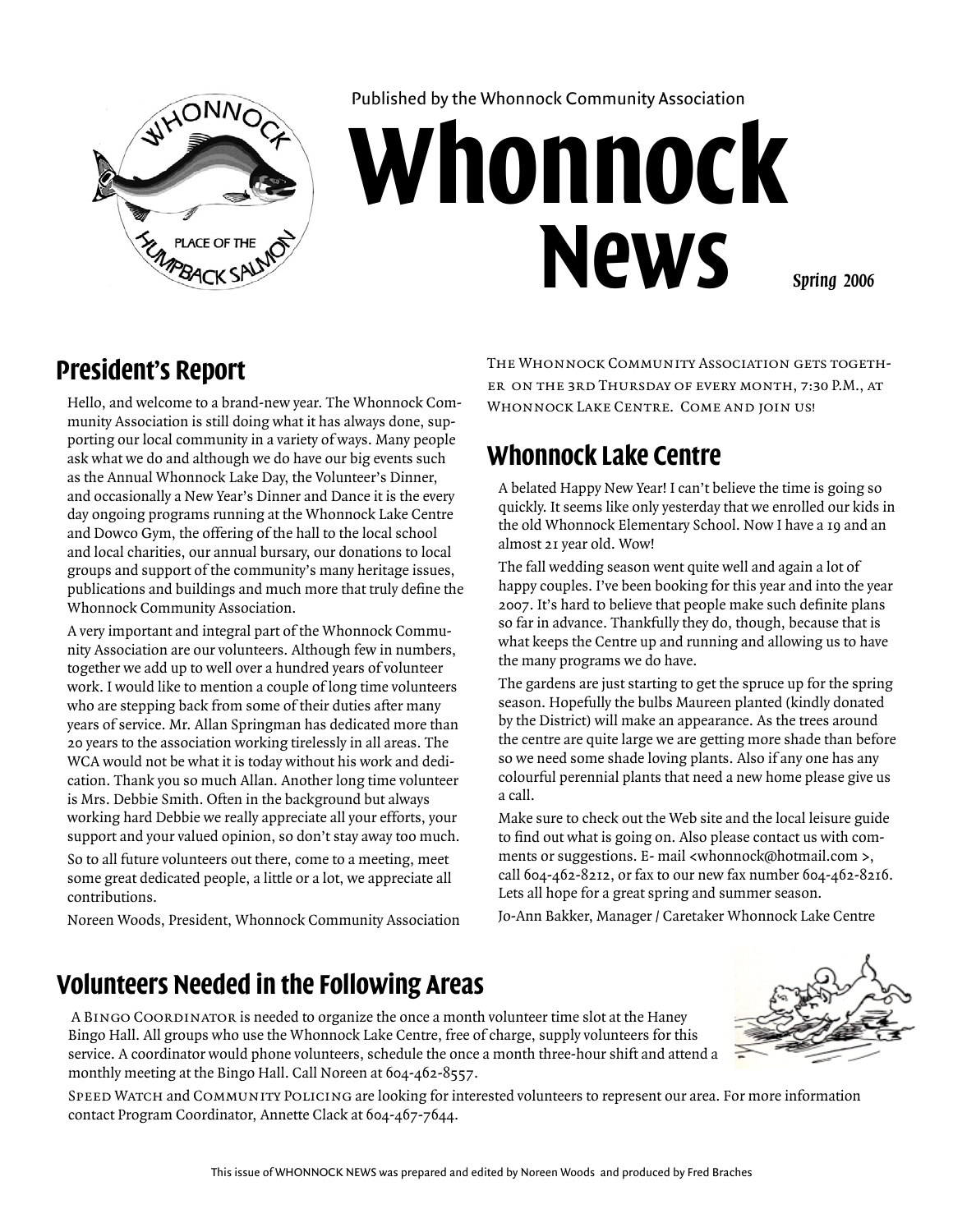#### **Whonnock Community Association Bursary**

This \$1,000 bursary is awarded every June in accordance with District graduation schedules and policy. So for all you grade 12 students residing in the Whonnock area and going on to post-secondary education ask your school counsellors for more information and to get an application package. One of the requirements looked at before rewarding the bursary is a student's commitment to the community, school or other worthy causes through volunteerism. Good luck to all applicants.

# **The Whonnock Foundation**

The Whonnock Foundation granted a Byrnes Bursary for post secondary education of \$2,000 to Michael van Meel. A resident of Whonnock, Van Meel was also the recipient of the first Byrnes Bursary in 2005. The Byrnes Bursaries support van Meel to finish his studies as a student in the robotics and automation program at BCIT this year. For more on the Byrnes Bursary log on to www.whonnock.ca or e-mail <foundation@whonnock. bc.ca>.

# **Community Policing & Speed Watch**

For information on Community Policing, Speed Watch, Block Watch or any other programs available through the RCMP Volunteer services, go to the Ridge Meadows RCMP detachment home page and click on the Volunteering icon. Their Web site is <www.rcmp.grc.gc.ca/bc/lmd/ridgemeadows/contents. html>

# **Adopt-A-Block**

I continue to monitor the volunteers for adopt-a-block. Some volunteers have moved out of the area and our numbers are down, so please do a bit to help keep our community clean. It only takes about an hour a month and gives you an opportunity to get out and meet your neighbours. You can select an area of your own choosing. I can get a "grabber," vest, and bag to you and provide locations to take the refuse. Thanks to all of those who continue to volunteer. Call Jean Ruttan at 604-462-7794.

# **Whonnock Archives**

Among the recipients of this year's Heritage Achievement Awards of the Maple Ridge Community Heritage Commission is Fred Braches. Fred received the achievement award in recognition of his history and heritage research and publications.

# **Missing Person**

Crystal Hein (604 255 2718) is looking for her school friend Janet White, Ruskin Elementary 1960–1970. Janet lived on 108<sup>th</sup>.

## **Whonnock Umbrellas**

Our "unusual" winter weather inspired the Whonnock Community Association to create a limited edition of charming Whonnock Umbrellas in brilliant Canadian red and white, decorated with the famous Whonnock logo.

The umbrellas are for sale at Mc-Fly's (Sue's) and at Whonnock Lake Centre. Keep dry for \$20!

Dare to show that you are proud of Whonnock.

# **Byrnes Road**

Two years have passed since the Whonnock Community Asssociation asked the municipality to honour the Byrnes family by renaming a small dead-end street in Whonnock. This letter published in the *MRPM Times* of 31 January, 2006 tells the story.

# **Whonnock road** name ignored

#### Editor:

On Jan. 24, Maple Ridge council opted to rename a stretch of Industrial Avenue as Jackson Road at the request made mid-December 2005 by a subdivision developer.

On Feb. 19, 2004, the Whonnock Community Association requested council rename a dead-end piece of 269th Street off River Road near the post office after the Byrnes family, in recognition of a highly respected pioneer family and, in particular, Brian and Isabel Byrnes, who did so much for our community.

The WCA received a sympathetic letter dated 24 Feb. 2004, from then-mayor Kathy Morse. The WCA wrote again in October, 2004, and February, 2005, asking council to move this matter forward, but did not receive a response. At a suggestion from city hall, the<br>WCA gathered more than 70 supporting signatures in just a few days and asked if

more was needed. They received no response. We know that the Maple **Ridge Community Heritage** Commission supported, and still supports, our proposal to rename the street. The minutes show the matter is tabled at their meetings from time to time, however what took a subdivision developer less than a month to accomplish neither the CHC nor the Whonnock Community Association could achieve in two years.

The Byrnes family has lived in Whonnock since 1919. Brian and Isabel donated a priceless collection of artifacts to the Maple **Ridge Museum and they left** their savings and property for the well-being of Whonnock and Ruskin. How does that compare with the wish of a subdivision developer unhappy with a street named "Industrial?"

I am sure that our community would gladly compensate the few residents of 269th Street for the costs associated with a change of address.

> **Fred Braches Whonnock**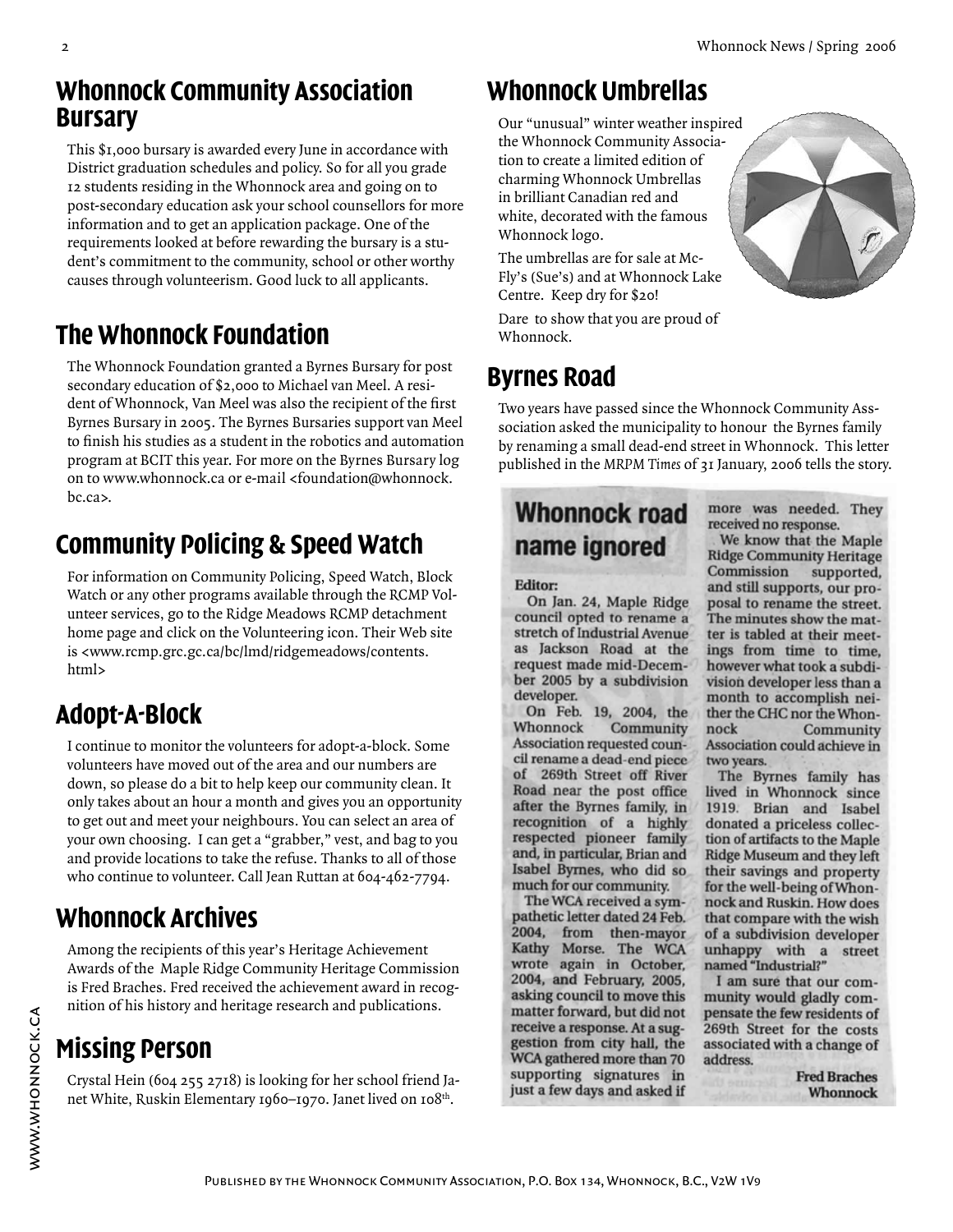# **Wildwood Fellowship Church**

We go to church for many reasons. We go hoping to find answers to life, to find acceptance and love, to develop positive friendships, to find a valuable place to serve, and to make our lives count. Most of all, we go to discover more about God and to worship him.

Wildwood Fellowship Church is a family-oriented, non-denominational community church that seeks to meet the needs of young and old alike through different worship styles and opportunities for learning, growing, and getting acquainted together over a cup of coffee. Children can learn about God at our Super Church programs during the service and afterschool Kids Club. All kids in Grade  $5 - 8$  are welcome to come to the Community Jr. Youth Group events held twice a month (check notices in Whonnock Elementary newsletter).

We believe you will find Wildwood Fellowship to be a place that cares about you and your family. We invite you to become a part of what God is doing here in your community. Please call Pastor Arnold Tracey or Eleanor Tracey at 604-462-0610 for more information.

# **From Whonnock Elementary PAC**

Halloween Carnival – Did you miss it? We did too. Due to the length of the teachers' strike we did not feel that there was sufficient time to prepare for the carnival before Halloween, so unfortunately it had to be cancelled. However, it's not gone forever, the popular carnival will be back next October bigger, better and scarier.

SPRING FUNDRAISER - The council is banging around ideas for this spring's fundraiser and we should be making an announcement soon. Please watch for this in the school newsletter.

PAC FUNDS – The majority of PAC funds are raised through hot lunch Fridays and a couple of big events a year such as the carnival or a raffle. Without the involvement of parents, students, staff and the community our fundraisers would not be the success that they are and we would not be able to support activities and many needful things for the school. Here are just a few of the items funded by the PAC; a replenish and upgrade to the emergency kits, rolls of art paper, bus transportation for field trips and a \$100.00 allotment per classroom for additional supplies. For this, we thank each and every one of you for your continued support.

Please check the school newsletter for the date and time of the next PAC meeting. All parents are welcome and encouraged to attend.

Sincerely, Rhonda Knowles, PAC Secretary

THE WHONNOCK COMMUNITY ASSOCIATION GETS TOGETHer on the 3rd Thursday of every month, 7:30 P.M., at WHONNOCK LAKE CENTRE. COME AND JOIN US!

# **Whonnock United Church**

The Whonnock United Church at 27091 River Road meets Sundays at 11:00 a.m. for a joyful hour of music and worship followed by coffee and fellowship in our church hall. We are a small but warm outreaching congregation, strong in our faith and genuine in our worship. We welcome all to come, visit, and enjoy our service. For more information call Jean Ruttan at 604-462-7794.

# **Whonnock Wee Ones Play Group**

For newborns to preschoolers. Open playtime, crafts, songs, circle time and lots of fun. For more information call Julie at 604-466-2197.

Drop in, 9:00 – 11:30 A.M., Tuesdays at Whonnock Lake Centre \$2.00/per session.



# **Lakeside Preschool**

Located on beautiful Whonnock Lake in the Whonnock Lake Centre, this bright well-equipped preschool offers a variety of experiences for 3–5 year olds. We provide a wide range of opportunities for social interaction, exploration, and problem solving through unstructured play. Our aim is to provide each child with exciting and stimulating experiences in a warm and relaxed atmosphere. For ongoing registration phone Mrs. Kilsby at 604-462-0026 to reserve your child's space in one of our programs.



# **Little Green Apple Preschool Legacy Reunion**

Open House - Legacy Reunion (1984 - 2006)

Saturday May 27/06 -11:00 A.M. - 5:00 P.M.

Come and join us for a day of reminiscences, fun and celebration.

We would appreciate contributions of any sort, history, stories, food, pictures etc.

Please call Debby Hurst at 604-463-9770 or Jean Ruttan at 604-462-7794. Please RSVP if you wish to attend. We also have a number of LEGACY COOKBOOKS for sale, \$10.00 each.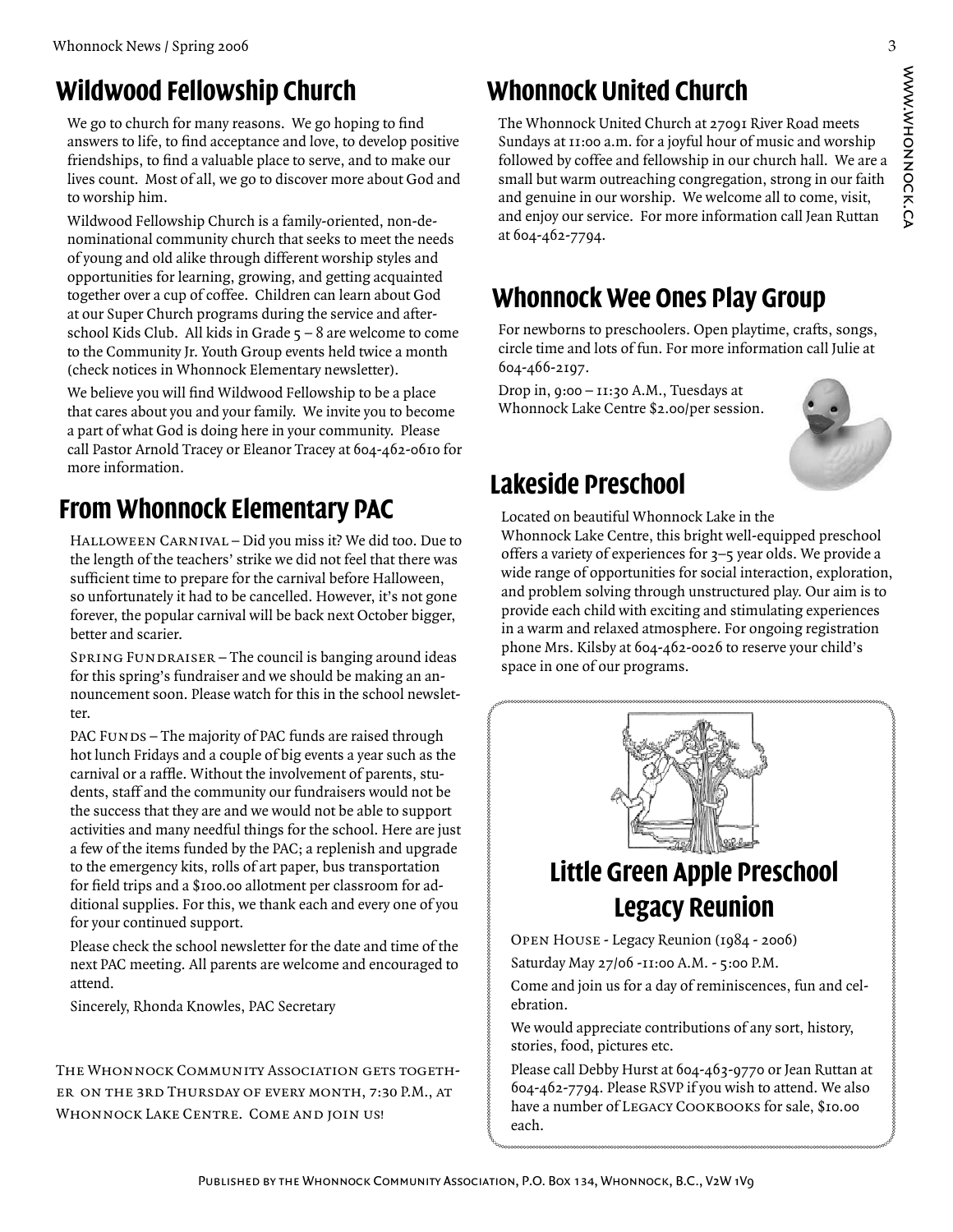

# **Ridge Canoe and Kayak Club News**

RCKC is very excited about our upcoming spring and summer session. We offer introductory kayak and canoe programs for adults and children, school programs, summer kayak/canoe day camps, competitive paddling programs, and drop-in boat rentals.

Starting May 15th RCKC will be offering once again our very popular Community Youth Racing Program for elementary school children ages 10 to 13 who want to learn how to kayak and canoe in a fun atmosphere. There will be a fun regatta held on June 24th for all the kids to show off their skills. Please sign up for this program directly through the club.

Adults will not be left out as Adult Learn to Kayak will be offered on week day evenings and weekends beginning May 9th until mid August. Please sign up for this program through the Maple Ridge Leisure Centre at 604-467-7322.

For the first time ever, RCKC will be offering training for dragon boat racing this spring and summer.

For more information on any of these programs please call our clubhouse at 604-462-7202 or Virginia Kuran at 604-462- 8596. Our open house/information session will be held on May 6th from 10am until 2 pm at our boathouse located at the back of the Whonnock Lake Centre.

# **Whonnock T.O.P.S. Local 4522**

Take Off Pounds Sensibly is a non-profit weight-loss support group that meets every Tuesday at the Wildwood Fellowship Church in Whonnock. We offer guidance, support and plenty of laughs. Come see what we are all about. Time  $6:45 - 7:00$ P.M. weigh-in; 7:00 – 8:00 P.M. meeting. Call Lori at 604-463- 7355 or Jo-Ann at 604-462-1511 for more information.

# **Whonnock Youth Outreach**

A component of Youth Outreach Initiative, Whonnock Youth Outreach will host activities with the area residents, volunteers, parents and the Community Association to develop social and recreational opportunities. For more information, contact Brian Patel at 604-467-7354. Mon: 7:00 - 9:00 p.m.



www.whonnock.ca

# **Whonnock Walkers**

Join us Monday, Wednesday and Friday mornings at 9:15 for a friendly, one-hour walk. Call Maureen at 604-462-7940 for more information. Location: Whonnock Lake Centre parking lot.

#### **Beavers**

Beavers meet at Whonnock Lake Centre on Wednesdays from 7 – 8 P.M. For more information call Adrianna Knox at 604-462-7262.



# **Guides and Pathfinders**

 Pineridge District 2 Guides and Pathfinders meet at Whonnock Lake Centre, Tuesdays from 6–8 P.M to have fun! For more information call Heidi at 604-462-7193.

# **1st Terrascholar Scouts**



We meet at Whonnock Lake Centre on Thursdays at 1:30 p.m. We run a unique program for youth who can scout during the day, such as those involved in Distance Education, Cyber School and Home Learning. Contacts: Maureen Cross 604 -466-6092 or Peter Tam 604-467-1888. E-mail: Terrascholar@ shaw.ca. Web site <http://www.cariboo-

moose.com/scout\_files/scoutmain.htm>



### **Music Lessons**

Piano & keyboard lessons for children and beginner adults – contact Eleanor Tracey at 604-462-0610 for lesson fees and schedule information.

# **Old Age Pensioners – Branch 103**

Meetings are on the last Monday of the month at 11:00 A.M. at the Whonnock United Church. Call Margaret Norman, 604- 462-7591 for more information.

# **Guys & Gals Volleyball**

A social drop-in volleyball evening for adults. Best of all, it's free!! Commencing September 28, 2005. Location: Whonnock Elementary Gym Wednesday, 7:45 - 9:00 p.m. Just drop in!

# **Whonnock Lake Centre -Special Events**

Volunteer Dinner - Sunday, March 5, 2006

EASTER EGG HUNT – Sunday, April 16, 2006 at 1:00 P.M. sharp.

Rhododendron Show & Sale – Sunday, April 30, 2006

Whonnock Lake Day – Sunday, September 24, 2006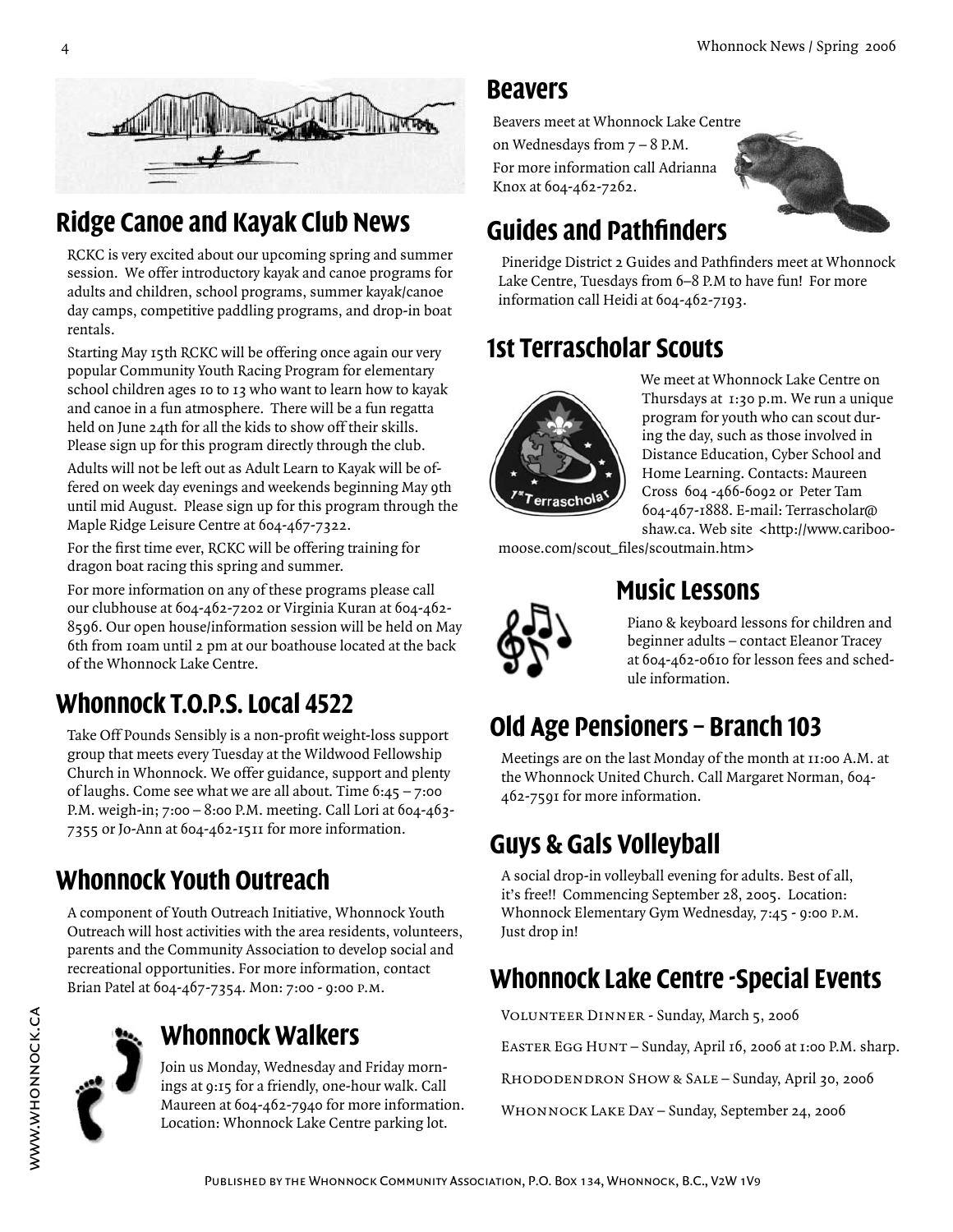

## **Whonnock Rhododendron Garden**

Our plants seem to have survived the continuous rain of January without apparent ill effects. The somber picture the garden presented on January 30 was relieved by the modest display of pink flowers of our earliest rhododendron, Olive. Soon we shall see Snow Sprite followed by Snow Lady, both with clear white flowers as you would expect.

We are looking forward to seeing how the plants in the new part of the garden are developing now that they have had more than a year to acclimatize. In the older area of larger plants, there are swelling flower buds which promise to give a better than usual display. This may be due in part to the irrigation system we installed last summer, but also influential would be the thinning of the lower branches of the larger trees which was achieved recently.

On Sunday, March 12th at 2:00 o'clock, the Fraser Valley Rhododendron Society (FVRS) are having a "Garden Visit" and a good number of Society members are expected to attend. If you would like to meet some rhodo enthusiasts and learn more about the garden, please come along.

The FVRS meets on the fourth Monday of the month, 7:30 P.M. at St. Andrews Heritage Church, 22279 – 116th Avenue (off Haney Bypass), Maple Ridge.

# **Karate and Self Awareness Classes**

All ages are training from 4 year olds to seniors, so come out and bring your family to train together in Shotokan Karate.

Monday's 5:30 – 6:30 P.M. All Members

Wednesday's 5:00 - 6:00 P.M. All Members

For registration and info call 604-936-0434 and talk with Sensei Andrew Johnson, Chief Instructor of Westcoast Shotokan Karate. Or go to <shotokanjohnson@yahoo.ca>

## **Whonnock Weavers & Spinners**

The Whonnock Weavers & Spinners continue to meet in the pre-school room of the Whonnock Lake Centre on the 2nd and 4th Tuesday of each month at 7:30 p.m.

We always welcome new members. As well as weaving, our members spin, knit, felt, needle felt and make baskets, so we are really a varied group. If you are interested in the fibre arts and wish to join us, simply come to a meeting, or phone Marie at 604-462-9059.

# **Whonnock Cemetery 100 years old**

The Maple Ridge Community Heritage Commission installed a plaque at the Whonnock Cemetery commemorating the centennial of the cemetery started in 1905 by our Norwegian settlers. Look forward to the dedication in May, when the weather is so much better. See you there! Have a preview of the plaque on our Web site www.whonnock.ca.

# **Thornhill — Not a Hill**

Grant Hill, not Thornhill, is the name of the mountain between Albion, Websters Corners, and Whonnock. Grant Hill is so known since establishment of Fort Langley and its name should not be obscured by the name Thornhill. Thornhill is the name adopted by a community on the southern slope of Grant Hill. It is not a geographical feature in the records of Natural Resources Canada, nor does it appear on the geographical maps of the District.

The name Thornhill dates back to the 1870s when James Thorne or Thorn had a crown grant of 160 acres in Albion, west of 240<sup>th</sup> Street. His land straddled Kanaka Creek and ran up the western slope of Grant Hill. James Thorn moved on, but the local settlers kept referring to the high land to the east of Albion as Thornhill.

After the Second World War people living on the southern slope of Grant Hill between Albion and Whonnock identified their neighbourhood as Thornhill and gave the name Thornhill to a school, a community centre, and a community association.

Arguments pro and contra development let people forget that the community of Thornhill is on Grant Hill and that Thornhill is not a hill at all, just as Maple Ridge is not a ridge.

Real estate agents understood that very well. They have defined a new Thornhill that stretches beyond the slope of Grant Hill into Whonnock. The Thornhill of the developers is bordered in the west by  $248<sup>th</sup>$  Street (!!), in the north by Kanaka Creek, and in the east by  $272<sup>nd</sup>$  Street, affecting properties in Whonnock west of 272<sup>nd</sup> Street, including the historic core of Whonnock. So, if you are selling or buying Whonnock properties today, on Grant Hill or anywhere west of  $272<sup>nd</sup>$  Street, don't be surprised when your real estate agent tells you that your place is in Thornhill, and not, as you thought, in Whonnock.

# **Ruskin-Whonnock Legion Branch**

A small square glass ashtray with the words "Ruskin-Whonnock, Branch  $# 264$ , Royal Canadian Legion" in the collection of the Maple Ridge Museum caught the attention of Jordana Feist, museum curator. Jordana, a former Whonnock resident, found out that the branch came into being in September of 1963 at the Ruskin Hall, where Bill Jones, president, was presented the charter for the new branch. Aside from a newspaper article, no records have survived to tell us about the history of the branch. If you know anything about this branch please tell Jordana at 604-463-5311 or Fred at 604-462-8942 (e-mail: braches@whonnock.bc.ca).